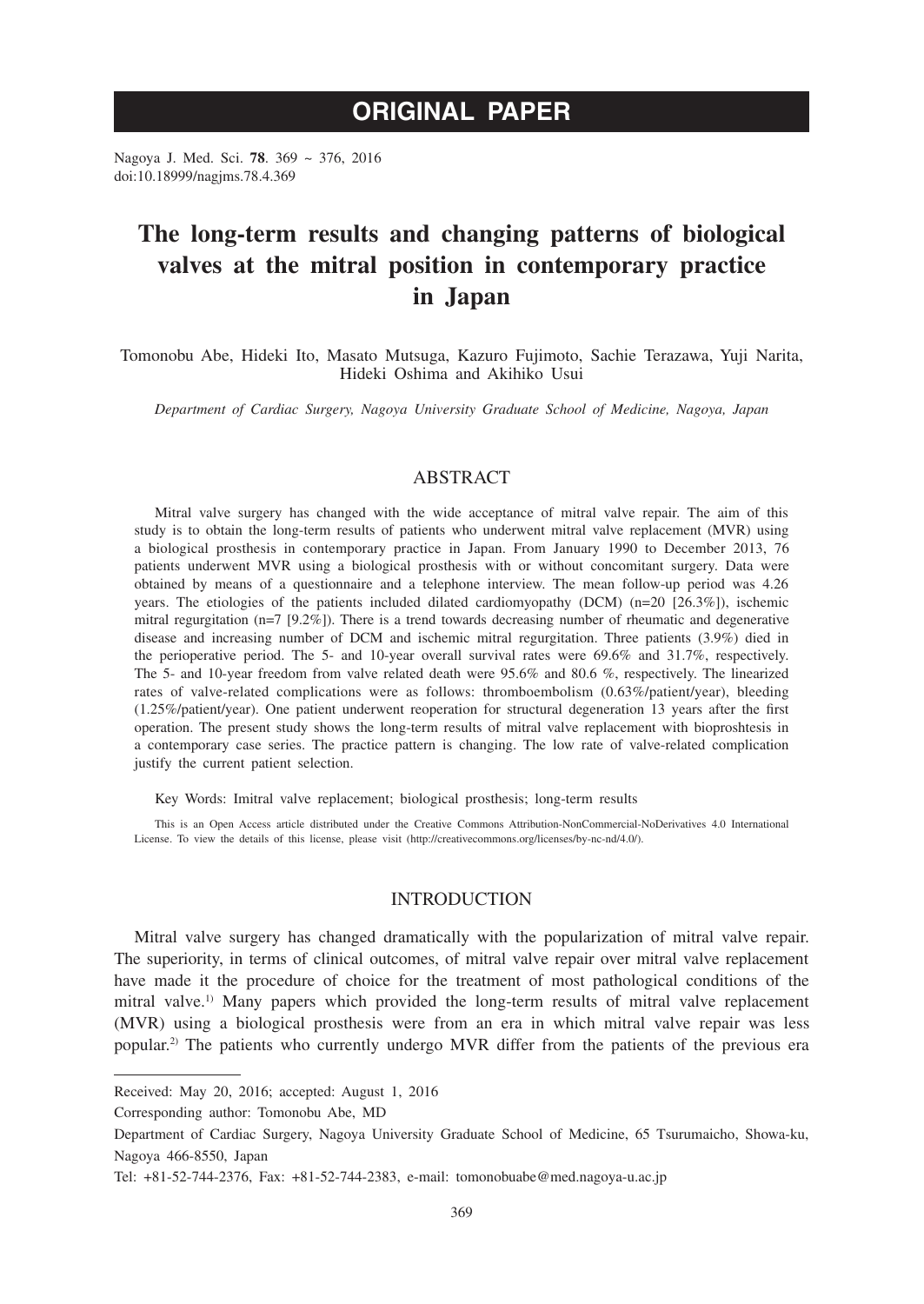#### of MVR.3)

The aim of the present study is to investigate the long-term results of MVR with a biological mitral valve prosthesis in the current era of MVR surgery in Japan.

# MATERIALS AND METHODS

From January 1990 to December 2013, 76 patients underwent MVR using a biological prosthesis with or without concomitant aortic valve surgery, tricuspid valve surgery, the MAZE procedure, or a coronary artery bypass in out institution. During the study period, 328 mechanical mitral valve replacements were performed.

The choice between a mechanical or biological prosthesis was made on an individual basis by surgeons and patients. Generally speaking, patients who were over 70 years of age with rheumatic disease and a degenerative etiology were indicated for MVR with a bioprosthesis rather than a mechanical valve. Biological valves were considered for younger patients when they had dilated cardiomyopathy, ischemic mitral regurgitation or if their life expectancy was short due to comorbidities. Biological valves were also considered for female patients of a very young age who wished to have children.

The data from all of the patients who underwent cardiac surgery at our institution after 1989 were prospectively entered into a computer database. In addition, questionnaires were mailed to all of the patients who had undergone valve surgery with the interval of three to five years. If the questionnaires were not returned, telephone or personal interviews were conducted.

Morbidity and mortality were defined according to the guidelines of The Society of Thoracic Surgeons and the American Association for Thoracic Surgery.<sup>4)</sup> Standard operative techniques were employed for most cases with standard cardiopulmonary bypass and myocardial protection with blood cardioplegia. In some cases in which ventricular function was with severely depressed, mitral valve replacement was performed with a beating heart.

The bioprosthesis was implanted with pledgeted interrupted sutures. The posterior leaflet or both leaflets were preserved when possible. Coumadin was administered for three month; the anticoagulation treatment was discontinued and low dose aspirin was started if the patient showed normal sinus rhythm.

Categorical variables were expressed as numbers and percentages, while continuous variables were expressed as the mean ±SD. Early events were calculated as simple percentages. Linearized rates were calculated for late events (>30 days after surgery) representing the number of complications per 100 valve-years. Kaplan-Meier curves, including both early and late events, are presented. The testing of differences among the survival curves was performed using the log-rank test. For testing the differences among multiple groups were first assessed by an ANOVA followed by the Tukey–Kramer honestly significant difference test.

Seventy-six patients were included. The follow-up rate was 99%. The mean follow-up period was 4.26 years. The preoperative characteristics of the patients are listed in Table 1. The mean age at mitral valve replacement was 69.2 years. Forty-one patients were female. The etiologies varied and included a significant number of patients with functional mitral regurgitation. Twenty patients (26.3%) had dilated cardiomyopathy (DCM) and 7 patients (9.2%) had ischemic mitral regurgitation. There were 27 patients (35.5%) with rheumatic disease, and 12 patients (15.8%) with degenerative disease. Six patients (7.9%) underwent MVR for infective endocarditis. Three patients underwent reoperation for structural degeneration of the previous bioprosthesis, 2 of whom underwent surgery at other hospitals. One patient underwent MVR for papillary muscle rupture after acute myocardial infarction.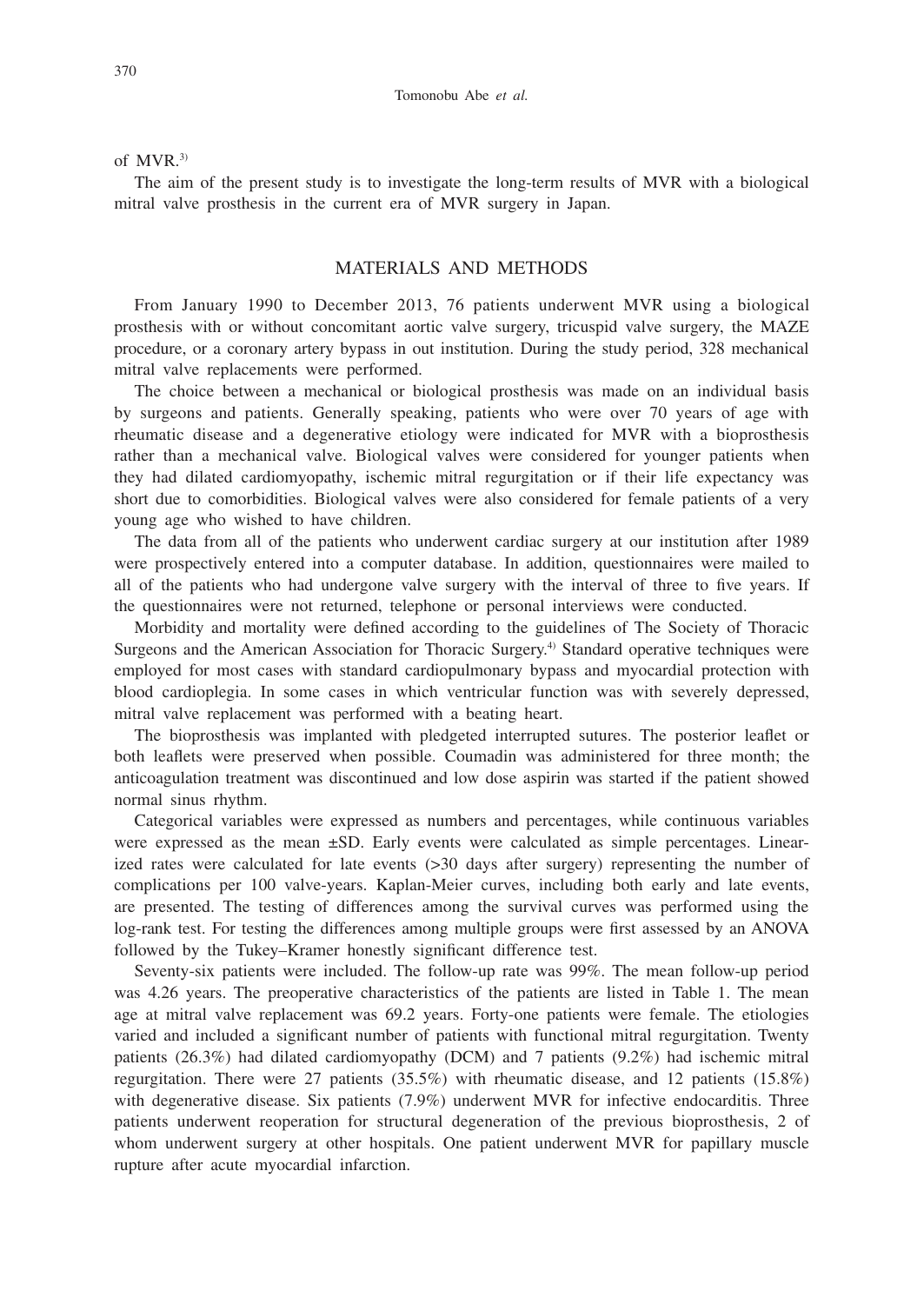| Mitral prostheses (n)    | 76           |
|--------------------------|--------------|
| Patients (n)             | 76           |
|                          |              |
| Age $(y)$<br>Mean(SD)    | 69.2 (11.6)  |
| Gender                   |              |
| Male                     | 35           |
| Female                   | 41           |
| Etiology                 |              |
| Degenerative             | 12 (15.8%)   |
| <b>SVD</b>               | 3 $(4.0\%)$  |
| Rheumatic                | 27 (35.5%)   |
| Endocarditis             | $6(7.9\%)$   |
| <b>DCM</b>               | 20 (26.3%)   |
| Ischemic                 | $7(9.2\%)$   |
| Papillary muscle rupture | $1(1.3\%)$   |
|                          |              |
| Preoperative NYHA        |              |
| I                        | 13 (17.1%)   |
| $\mathbf{I}$             | 19 (25.0%)   |
| Ш                        | 26 (34.2%)   |
| IV                       | 18 (23.7%)   |
|                          |              |
| Preoperative LVEF (%)    |              |
| $\geq 50$                | 43 (56.6%)   |
| $36 - 50$                | $13(17.1\%)$ |
| $\leq 35$                | 20 (26.3%)   |

**Table 1** Pre-operative variables

SD, Standard Deviation; SVD, Structural Valve Degeneration of Bioprosthesis; DCM, Dilated Cardiomyopathy; ICM, ; NYHA, NewYork Heart Association Class; LVEF, Left Ventricular Ejection Fraction

There is a trend towards decreasing rate of rheumatic and degenerative disease and increasing number of DCM and ischemic mitral regurgitation (Figure 1). Total number of mitral valve surgery as well as other open heart surgery is increasing in our institution.

The operative variables are listed in Table 2. All patients underwent mitral valve replacement with either bovine or porcine stented valves. Forty-three patients (59.2%) underwent concomitant tricuspid valve surgery. Twenty-three patients (30.3%) underwent a concomitant MAZE procedure.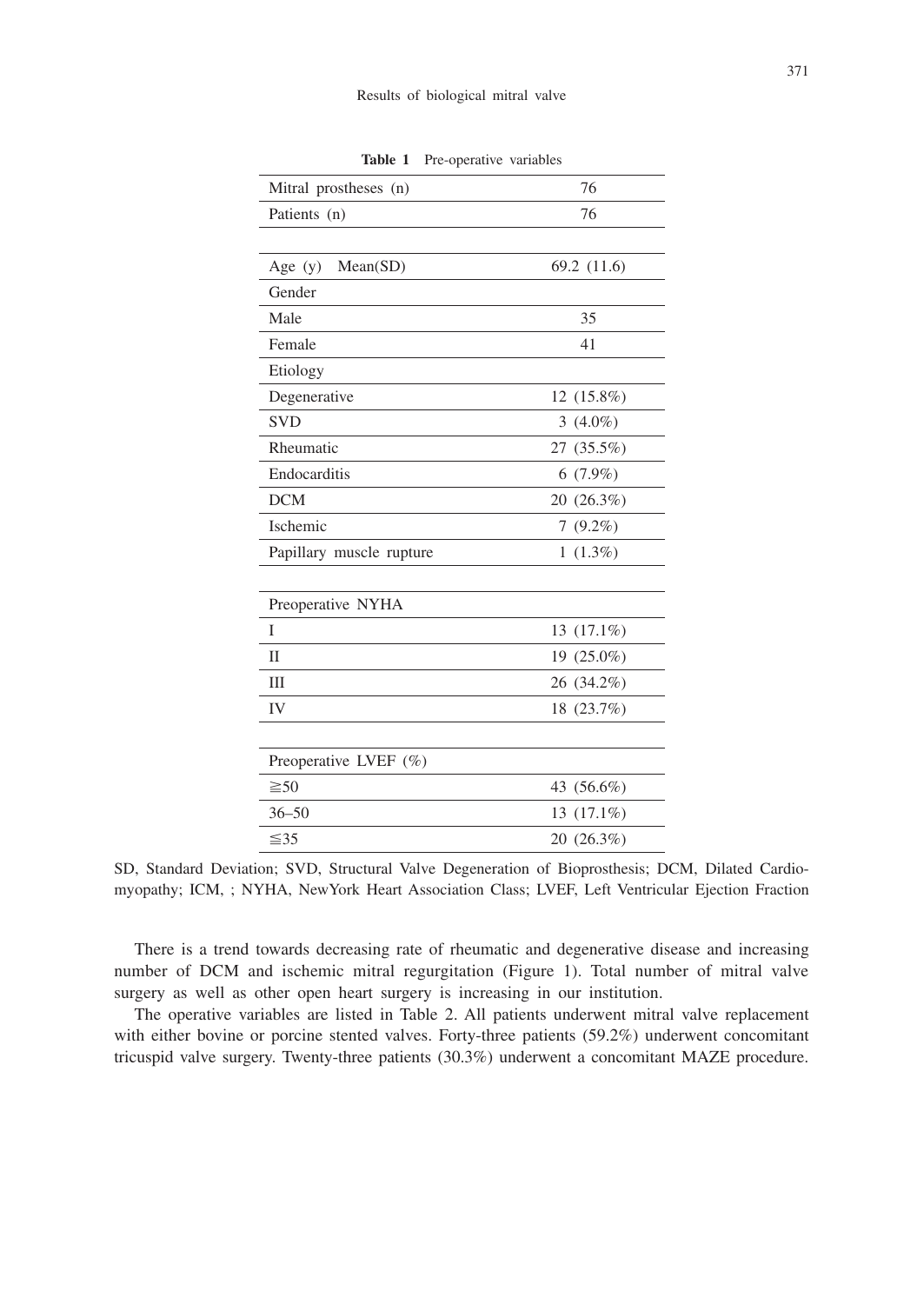

**Fig. 1** Percentages o each etiology of mitral valve disease for three periods. The numbers in the bars indicate actual number of cases. Rhe, Rheumatic Disease; DCM, Dilated Cardiomyopathy; Ischemic, Ischemic Mitral Regurgitation; IE, Infective Endocarditis

| Mitral Prosthesis             |                |
|-------------------------------|----------------|
| <b>CEP</b>                    | 25 (32.9%)     |
| Mosaic                        | 23 (30.2%)     |
| <b>CESAV</b>                  | $1\;1(14.5\%)$ |
| Epic                          | $17(22.4\%)$   |
|                               |                |
| Concomitant Surgery           |                |
| <b>AVR</b>                    | $17(22.4\%)$   |
| <b>TVR</b>                    | 2 $(2.5\%)$    |
| TAP                           | 43 (59.2%)     |
| <b>MAZE</b>                   | 23 (30.3%)     |
| <b>CABG</b>                   | $5(6.6\%)$     |
|                               |                |
| Re-sternotomy                 | $5(6.6\%)$     |
| Emergency Surgery             | $4(5.3\%)$     |
| Surgery done on beating heart | $4(5.3\%)$     |
|                               |                |

| Operative variables<br>Table 2 |  |
|--------------------------------|--|
|--------------------------------|--|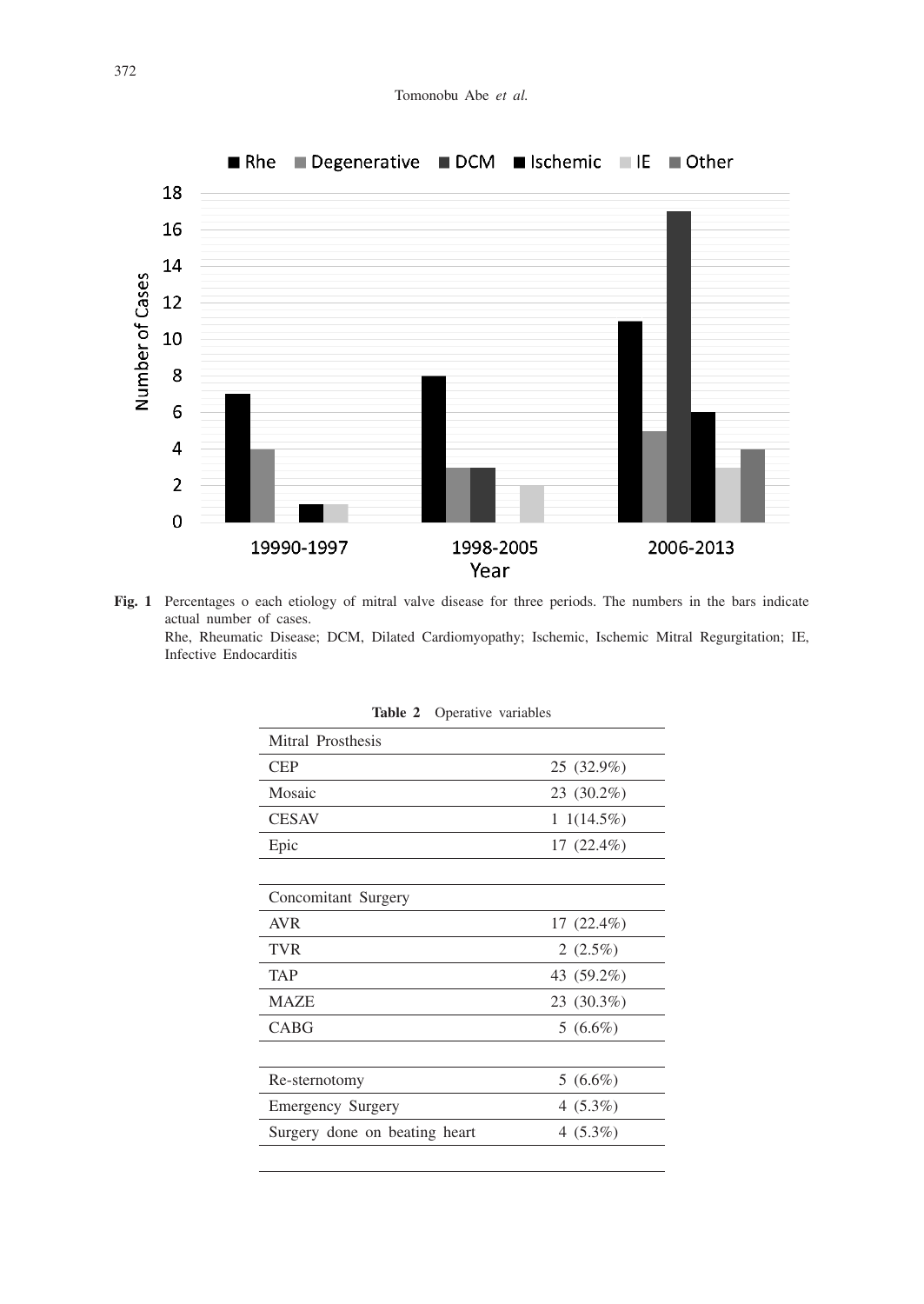| Prosthesis Size |              |
|-----------------|--------------|
| 25              | $12(15.8\%)$ |
| 27              | 39 (51.3%)   |
| 29              | $20(26.3\%)$ |
|                 | $5(6.6\%)$   |

CEP, Carpentier Edwards Pericardial Valve; CESAV, Carpentier Edwards Supraanular Porcine Valve, AVR, Aortic Valve Replacement; TVR, Tricuspid Valve Replacement; TAP, Tricuspid Annuloplasty; CABG, Coronary Artery Bypass Grafting

### RESULTS

## *Operative Mortality, Functional Status, and Survival Rates*

Three patients died in the perioperative period for a total in-hospital mortality rate of 3.9%. A total of 25 late deaths were recorded, for a linearized rate of 1.56%/valve-year (Figure 2). Of these, 5 deaths were considered to be valve-related (hemorrhage  $[n=1]$ , endocarditis  $[n=1]$ , and sudden death  $[n=3]$ ). The overall 5- and 10-year survival rates were 69.6 % and 31.7%, respectively (Figure 2A). The 5- and 10-year freedom from valve-related death were 95.6% and 80.6%, respectively (Figure 2B).

#### *Valve-Related Complications*

No cases of valve thrombosis were reported. A total of 2 thromboembolic events were reported for a linearized rate of 0.63 %/patient/year. The 5- and 10-year freedom from thromboembolism rates were 96.6% and 87.8%, respectively.

A total of 4 bleeding events were reported for a linearized rate of 1.25%/valve-year. One patient died as a result of a bleeding event. The 5- and 10-year freedom from bleeding events rates were 90.7% and 75.5%, respectively.

Endocarditis was reported in 3 patients; none of whom underwent reoperation. One patient died without reoperation. The linearized rate was 0.94%/patient/year.



**Fig. 2 A**, Freedom from death of any cause; **B**, Freedom from Valve Related Death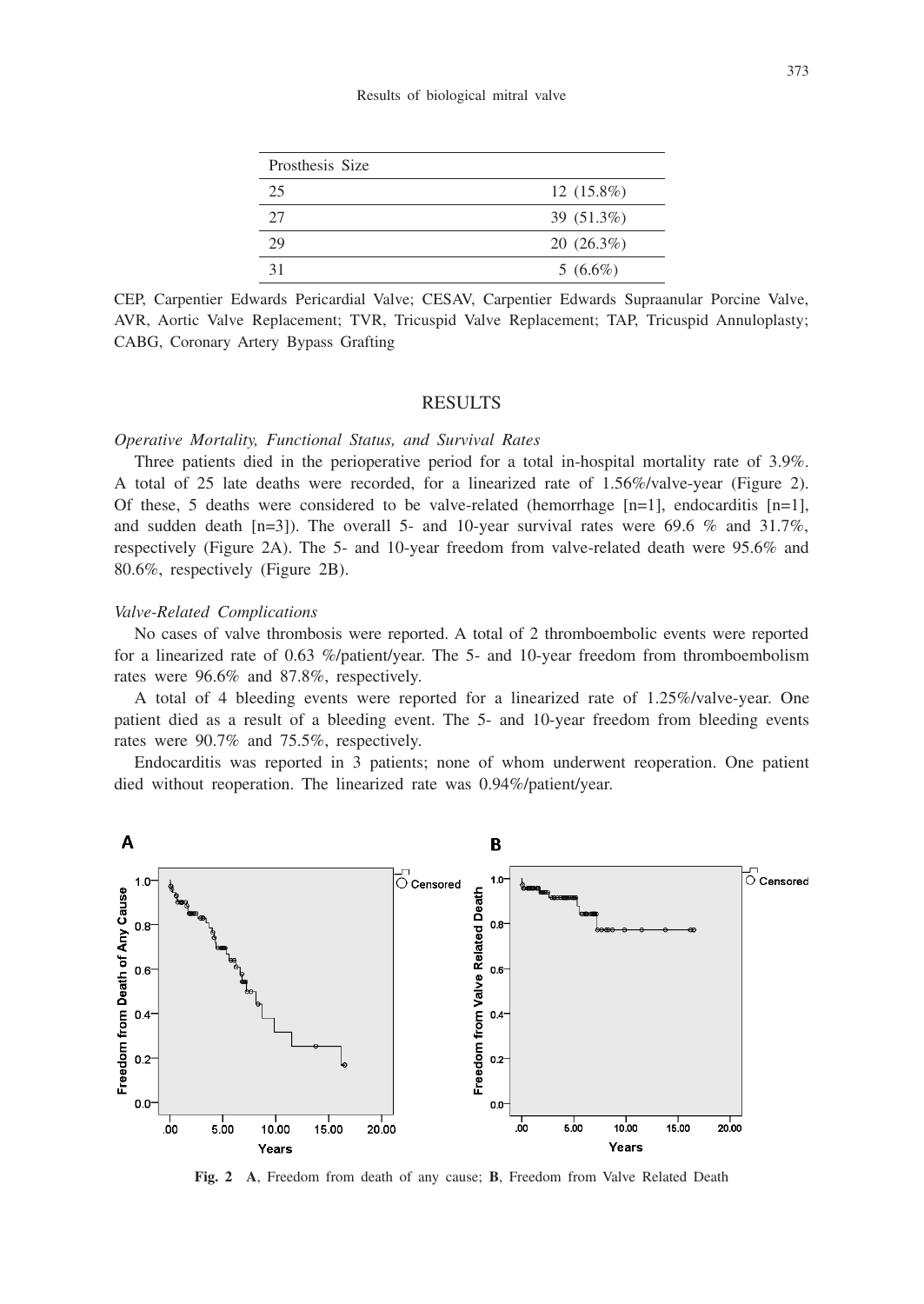|             | Rheumatic           | Degenerative        | IE         | <b>DCM</b>          | Ischemic            | <b>SVD</b>  | <b>ANOVA</b> |
|-------------|---------------------|---------------------|------------|---------------------|---------------------|-------------|--------------|
|             | (27)                | (12)                | (6)        | (20)                | (7)                 |             | p            |
| Age         | 70.4(9.4)           | 71.3(15.8)          | 62.0(20.0) | 66.2(11.0)          | 71.4(4.3)           | 58.3 (22.8) | n.s.         |
| F/M         | 17/10               | 6/6                 | 1/5        | 13/7                | 1/6                 | 3/0         |              |
| Preop.      |                     |                     |            |                     |                     |             |              |
| <b>NYHA</b> | 2.2                 | 2.5                 | 3.0        | 2.85                | 3.4                 | 2.7         | n.s.         |
| <b>LVEF</b> | 61.1 $(13.4)^{a,b}$ | 64.4 $(16.1)^{c,d}$ | 62.0(20.0) | 34.9 $(11.0)^{a,c}$ | 36.2 $(18.0)^{b,d}$ | 67.9 (11.8) | < 0.001      |
|             |                     |                     |            |                     |                     |             |              |

**Table 3** patient demographics for each pathologies

a, b, c, d p<0.05 by Tukey–Kramer honestly significant difference test

DCM, Dilated Cardiomyopathy; IE, Infective Endocarditis; SVD, Structural Degeneration; PMR Papillary Muscle Rupture; ANOVA. Analysis of Variance; NYHA, New York Heart Association Class; LVEF, Left Ventricular Ejection Fraction

No nonstructural dysfunction occurred. No clinically significant hemolysis was recorded in the absence of structural valve dysfunction.

Structural valve deterioration occurred in one patient who had undergone mitral valve replacement at the age of 23. She underwent reoperation for structural degeneration 13 years after the initial operation.

We finally subdivided the cohort based on the etiology of the mitral valve disease. The characteristics of the patients with each etiology are shown in Table 3. The average date of surgery differed significantly among the different etiologies. In recent years, there have tended to be more patients with DCM and ischemic mitral regurgitation. In the earlier years of the study period, the rate of rheumatic valve disease was higher. There was a statistically significant difference in the average operation date in the patients with DCM and rheumatic disease. The average age of patients was youngest in the DCM group; however, the difference did not reach statistical significance in the ANOVA. There was a statistically significant difference in the left ventricular ejection fraction. There were statistically significant differences between the following groups: degenerative and ischemic, degenerative and DCM, rheumatic and DCM, and rheumatic and ischemic. The overall survival rates for all etiologies are shown in Figure 3.

In the final questionnaire, we found that 64.5% of the patients were taking Coumadin.

## DISCUSSION

The present study shows the results of a contemporary series of patients who underwent MVR with a biological prosthesis in Japan in the current surgical era. With the wide acceptance of mitral valve repair, the indication for mitral valve replacement is limited, in most pathologies, to cases in which mitral valve repair is not technically feasible.<sup>5)</sup> We also use mitral valve replacement in patients with functional MR that is associated with either dilated cardiomyopathy or ischemic cardiomyopathy when we are of the opinion that the potential survival offered by mitral valve replacement is equivalent or superior to that of repair.<sup>6</sup> Our results showed that only 15% of the patients had a degenerative pathology, which was the major underlying pathology of patients who had underwent mitral valve replacement in the previous era. That 35.5% of the patients in our present study were indicated due to rheumatic disease, and the rate is decreasing in recent years. The rate of patients with DCM  $(26.3%)$  and ischemic mitral regurgitation  $(9.2%)$ reflects the increasing application of these relatively new indications for mitral valve surgery.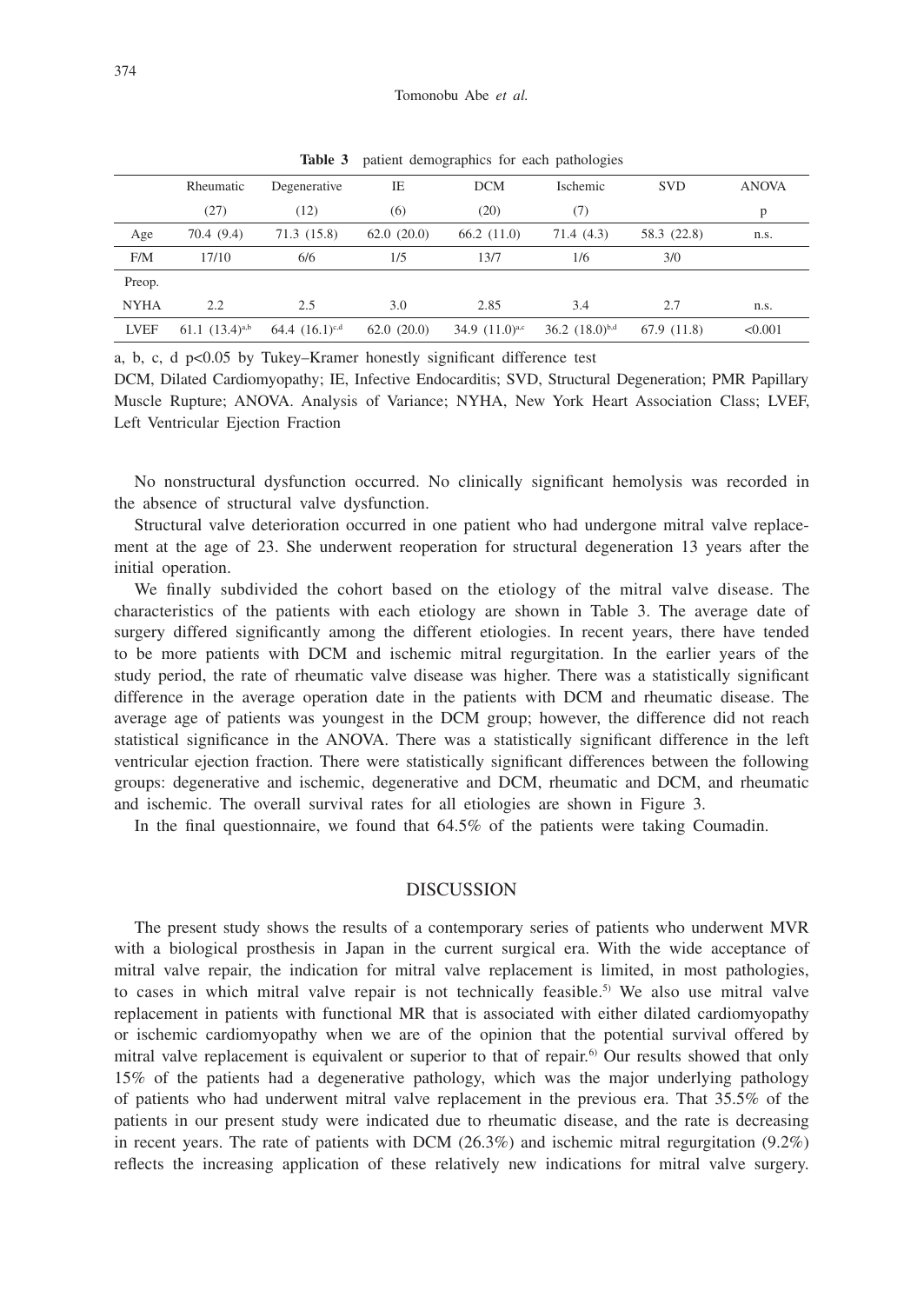

**Fig. 3** Freedom from death of any cause for each etiology DCM, Dilated Cardiomyopathy; Deg, Degenerative; IE, Infective Endocarditis; Isc, Ischemic Mitral Regurgitation SVD, Rhe, Rheumatic Disease

The cases of morbidity and mortality associated with the operated valves were greatly influenced by non-cardiac and non-valve-related cardiac mortality. Our results show the incidence of each valve-related complication in current practice in Japan.

Long-term survival was limited in the present study. Limited long-term survival has also been reported in other series.<sup>7, 8)</sup> The mean age at mitral valve replacement was 69.2 years in our series. The limited overall survival is largely explained by the high average age at mitral valve replacement. Furthermore, suboptimal survival has also been reported in many studies on mitral valve surgery in patients with ischemic mitral regurgitation and dilated cardiomyopathy.

The linearized bleeding rate was 1.25% in our study. This is compatible with the rates reported in other studies. Bourguignon *et al.* reported a rate of 0.8%/patient/year, while Jamieson *et al.* reported a rate of 0.91%/patient/year. The linearized rate of thromboembolism was 0.63/patient/ year in the present study. This is also compatible with previous reports. Bourguignon *et al.*  reported a rate of 0.7%/patient/year, while Jamieson *et al.* reported a rate of 3.19%/patient/year. We noted that 64.5% of our patients were taking Coumadin in our cross-sectional survey. This is much higher than the rates reported in previous studies. In the cohort of one randomized